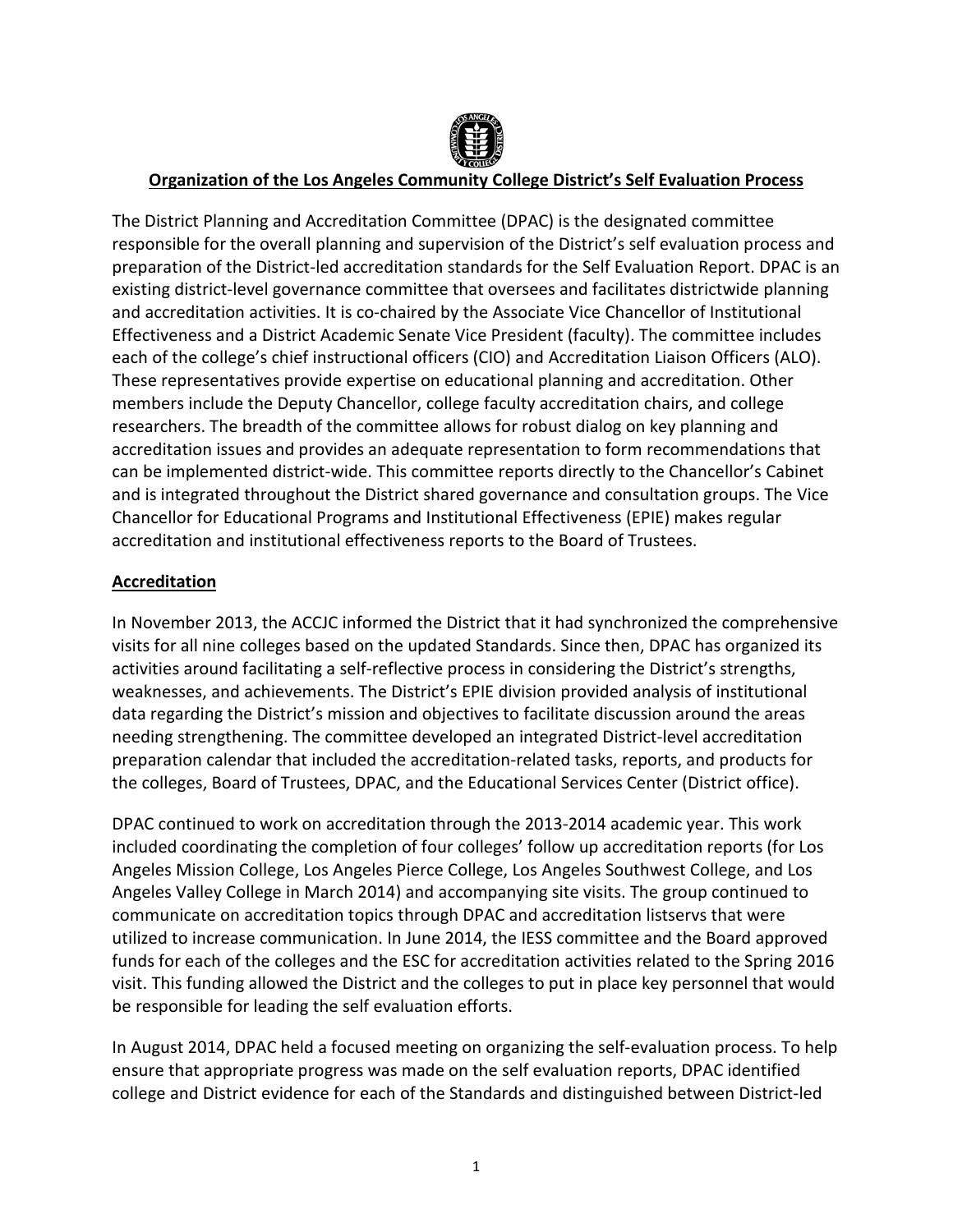and college-led standards. These drafts of evidence sources and the division of functions were disseminated broadly for review including all DPAC members, the Chancellor's cabinet, and District senior staff. DPAC members ensured that appropriate consultation occurred at the college level.

In the 2014-2015 academic year, the committee continued to support ongoing accreditation efforts at the colleges. This included working with three colleges (Los Angeles Harbor College, Los Angeles Southwest College, and West Los Angeles College) to complete midterm reports and two colleges (Los Angeles Mission College and Los Angeles Valley College) to complete follow-up reports in March 2015. During this time, DPAC also finalized the self evaluation evidence and assignment grid and assigned the District to take lead on writing and providing evidence for 29 of the Standards, with the colleges writing the rest the Standards independently. This final delineation of roles was approved through DPAC with each constituent ensuring consultation at the college level.

In spring 2015, DPAC sponsored three accreditation training workshops led by the RP Group Assessment Chair to help ensure that all of the colleges' staff, faculty and administrators understood the new requirements for the 2016 self evaluation report and had an effective infrastructure and process for preparing their self evaluation reports. In May and June, the District's accreditation team visited and met with each of the nine colleges' accreditation teams separately to review and discuss the District's preliminary draft responses and evidence. The District's EPIE division facilitated consultation hours for each college for assistance with their Quality Focus Essays and editing of their reports. These efforts were part of DPAC's role in assisting colleges with the completion of the self evaluations and in ensuring a common understanding of the new Standards and self evaluation process.

During summer 2015, the District's EPIE division completed the draft responses and evidence collection for its 29 Standards along with updated District functional maps and distributed them for review to the Chancellor's Cabinet, District senior staff, Chief Instructional Officers, Chief Student Services and Vice Presidents of Administration Councils, as well as to the District Academic Senate, and DPAC.

In September 2015, DPAC held a half-day meeting to conduct a complete a thorough review of the District written Standards, accreditation evidence, and the updated functional maps. District senior staff also attended this meeting to clarify any responses and answer any questions. Through DPAC, consensus was reached amongst all nine colleges to approve the District written responses and for all colleges to use the District written responses and evidence. In November 2015, the IESS committee conducted meetings at all nine colleges where they received presentations on each college's self evaluation report and subsequently approved them. The Board of Trustees approved all nine colleges' self evaluation reports in December 2015.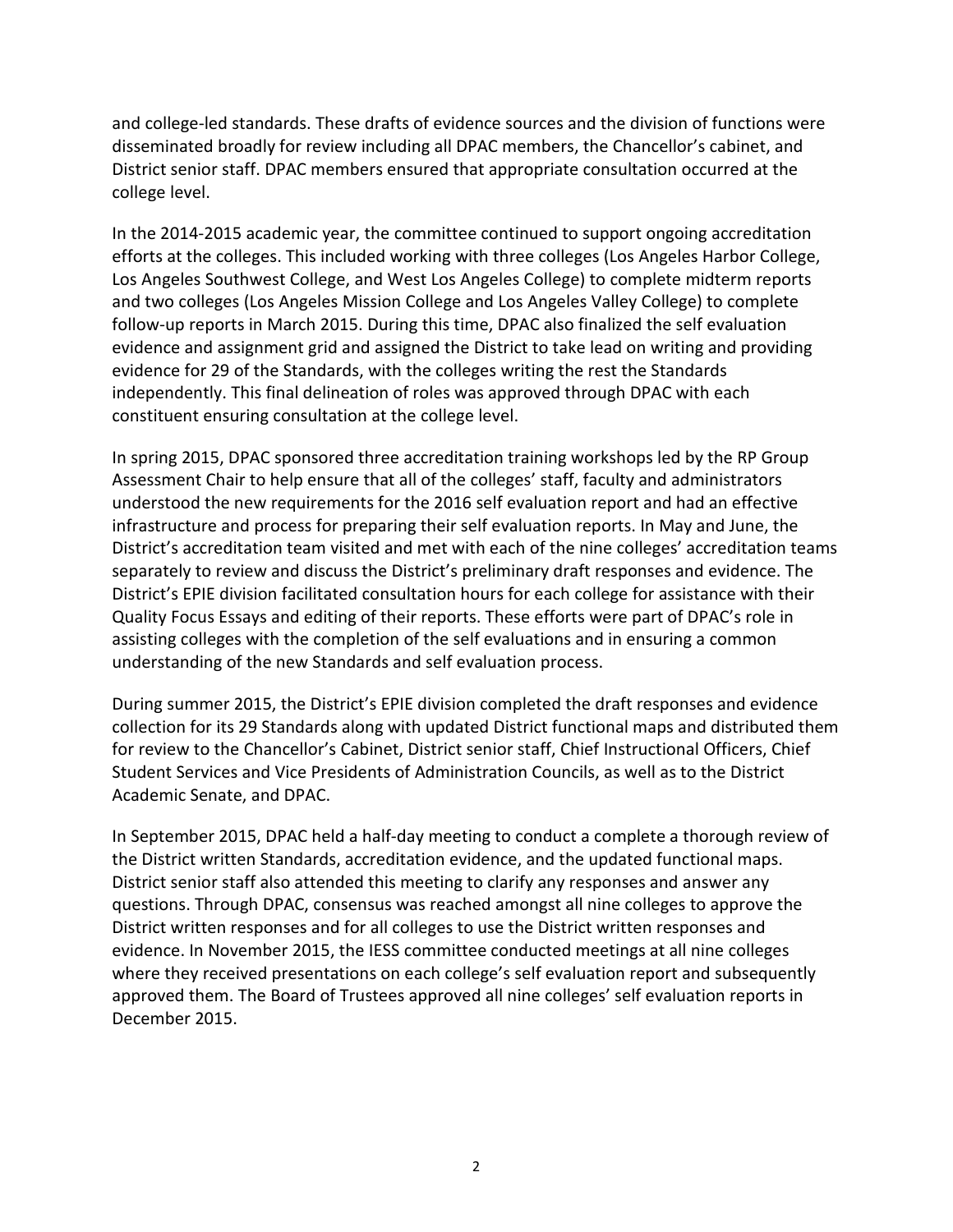### **Improvement efforts as a result of self evaluation**

- **DPAC**: Through the self evaluation process the DPAC identified areas in need of improvement and worked to enhance processes related to planning and institutional effectiveness. In the past two years, the District has worked on the revisions to the planning process, the governance structures and functional maps and enhancing consistency in effectiveness reporting. A governance task force was initiated by DPAC consisting of members from DPAC, the District Budget Committee (DBC) and Technology Planning and Policy Committee (TPPC) to conduct an in-depth review of committee charters, membership, update of the DSP, and planning linkages between the district-level governance committees. In January 2014, this task force centered its focus on the revision of the District's Governance and Planning Handbook and the District Strategic Plan. By the end of the fall 2015 semester, DPAC approved the functional maps detailing District-college responsibilities. The Board's Institutional Effectiveness and Student Success Committee (IESS) also received presentations on the functional maps and updates to the District Governance and Planning Handbook.
- **ESC**: During this time, the EPIE division was instrumental for gathering and finalizing the ESC divisions' Program Review reports during this same period. The ESC is now in its third cycle of Program Review with annual evaluations occurring to improve the process and further integrate District planning with District program review. This has assisted in building a structured process for identifying ESC unit outcomes and determining ways in which the units can more effectively serve the colleges.
- **BOT**: Additional work focused on increasing the involvement of the Board of Trustees (BOT) in accreditation and institutional effectiveness efforts. The Board's IESS committee established accreditation as a standing agenda item in October 2014 so its members could be updated on the colleges' and District's progress on accreditation. In August 2015, DPAC set its work plan for the 2015-16 year and EPIE finalized the calendar for the Board's IESS committee to conduct its meetings at the college campuses for the review of each college's 2016 self evaluation plans. The IESS committee also conducted accreditation-related site visits to three colleges and approved four colleges' updated Strategic Plans during this time frame. The District's Institutional Effectiveness team provided colleges with a student achievement data template to use in their self evaluation report so they would provide a consistent set of data. Additional templates are provided annually to assist colleges in presenting annual institutional effectiveness reports to the Board's IESS committee.

As a result of this reflective district-wide process, several themes have emerged for continued improvement efforts: 1) greater and improved communication on a district wide basis, 2) a better understanding of the delineation of roles and responsibilities between college and District functional areas, and 3) development of a clear statement on the District level consultation process with unions, the District Academic Senate, and operational Councils and Committees.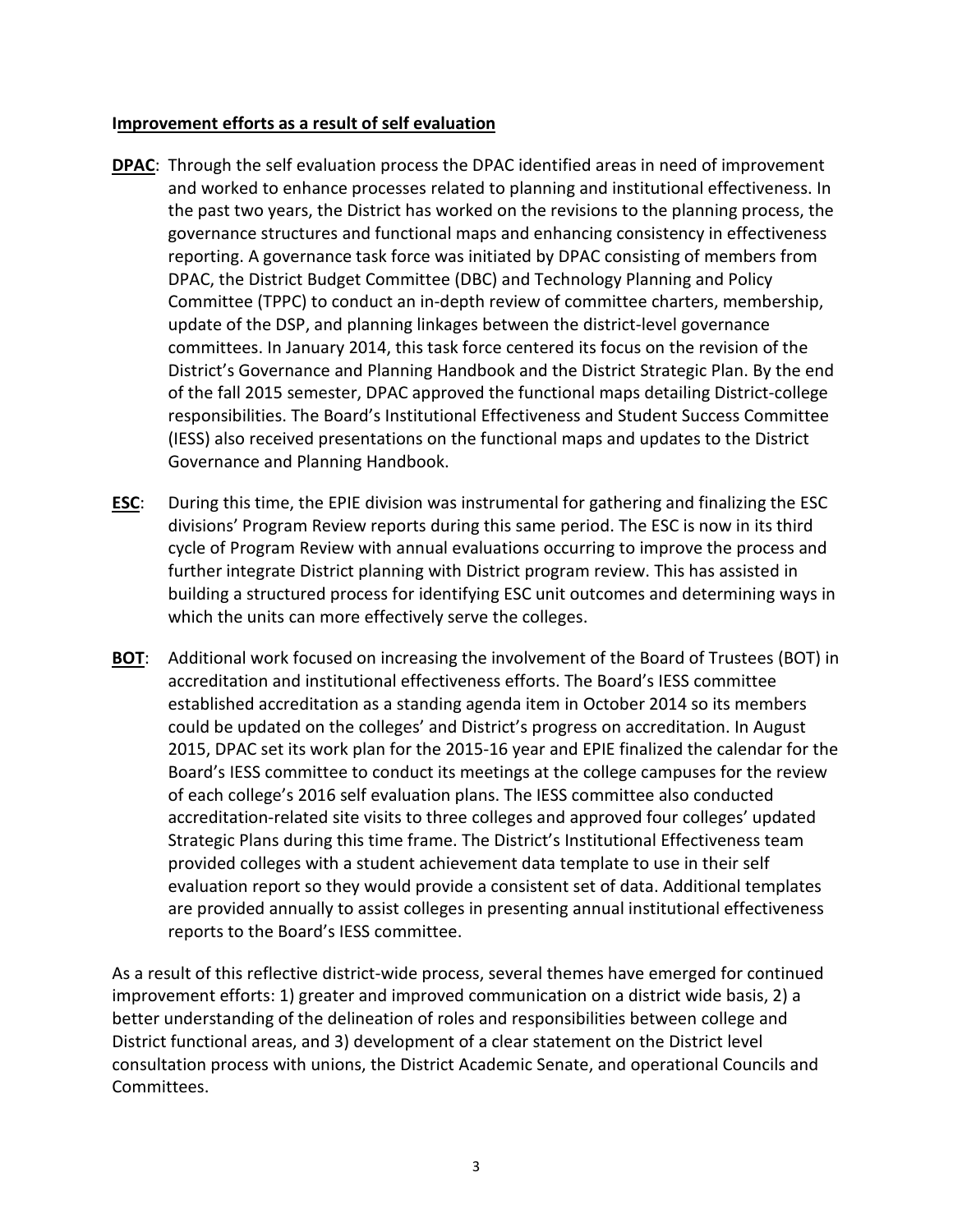One way to address this concern is to provide additional professional development for all levels of employees that includes discussion on the delineation of roles. In 2014, the District initiated a year-long training program for supervisors in an effort to provide them with the management tools they needed to be effective supervisors and to inform them of the support services available through the ESC. In Fall 2015, LACCD launched the Deans' Academy, a professional development program focused on ensuring all deans have the same level or orientation to District procedures and operations. In Spring 2016, over 60 of the District's deans attended a day-long activity in which members of the Chancellor's Senior Staff presented the core functions of their respective areas of responsibility and allowed for interactive questions. Most recently, the Chancellor has invited applications for participation in the Presidents' Academy to provide a similar process and grounding for those at higher levels of administration.

Additional efforts are also underway with the recruitment and selection process coming to conclusion to fill the position of Director of Communications and External Relations, a district level position which has been vacant for eight years. Also, through the consultation processes, the District is re-evaluating its operational and shared governance structures with a focus on improving the process to produce a more transparent, consistent and timely process. Lastly, the District is furthering the work commenced by DPAC by engaging in a district wide dialogue/validation of the Governance Handbook and Functional Map as well as the district's planning process. We believe these efforts will improve communications and decision-making and add clarity on the delineation of roles and responsibilities.

#### **Use of District Responses**

The process for approving the District responses to elements of Standard III.B, III.D, IV.C and IV.D represents a district-wide collaborative effort. The approval of the response by the District Planning and Accreditation Committee indicates an acknowledgement that the information and evidence in the responses is an accurate reflection of District policies, procedures and processes. Furthermore, the approval indicates that responses demonstrate the manner in which the associated standards are met District-wide. While all colleges concur with the information provided, each college was granted the autonomy to modify the response to reflect the operations at the college level. Some colleges chose to amend the response to match the style of the self-evaluation or focus more exclusively on the manner in which the standard is met through college processes and operations. These responses do not diverge from the District response, but rather supplement the response with those actions occurring at the college level inclusive of District policy and procedure.

A prime example of this process is Los Angeles Valley College. Over the past two years, the college has made extensive efforts to balance the college budget and support ongoing enrollment growth. As such, the college details the college actions that have been implemented to assure financial integrity and internal control (Standard III.D.5). Los Angeles Valley College indicates that "the College employs a variety of control and review mechanisms to ensure responsible use of financial resources, following Board Rules and Admin Regulations." The response than further details the use of monthly reporting occurring through the college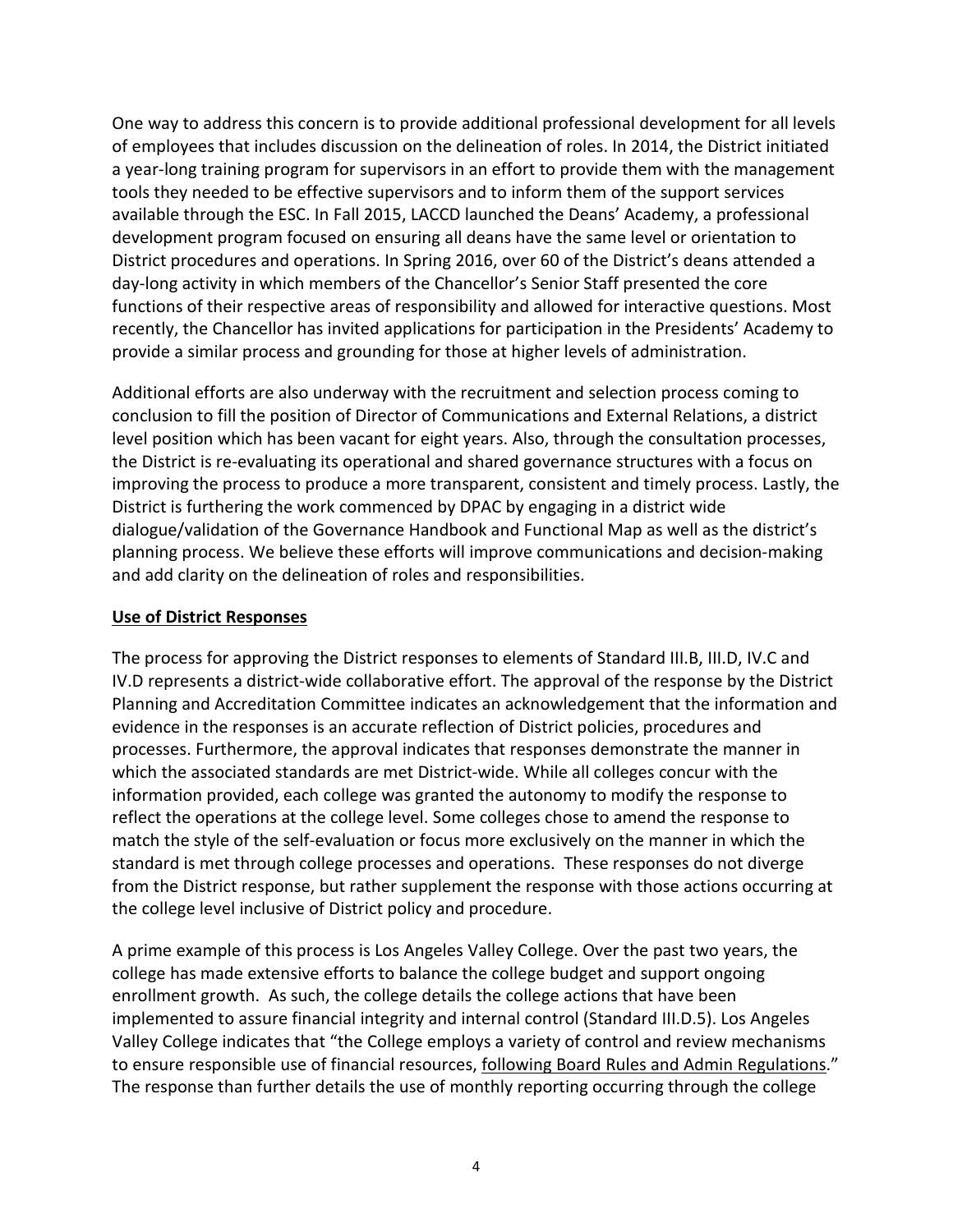Vice President of Administrative Services and the college Budget Committee. This response concurs with the District response and demonstrates the manner in which college-specific policies are superimposed on the District rules and regulations.

# **Van de Kamp Innovation Center**

With the support of the community, the Los Angeles Community College District (LACCD) acquired the Van De Kamp Bakery in the vicinities of Atwater Village and Glassell Park. Falling within the service area of Los Angeles City College, the property was included in that college's initial facilities master plan as the Northeast Campus.

Through several bond measures, LACCD dedicated \$92 million for new construction as well as renovation of the original Van de Kamp Bakery. Committed to saving the Dutch Renaissance Revival historic façade of the bakery, Los Angeles City College's original facilities master plan included the adaptive reuse of 30,000 square feet of the original bakery and added three buildings arranged around a central courtyard. Actual construction included:

- New Education Building
- A Central Plant
- Old Bakery Building (renovation)

The latter included the restoration and adaptive reuse of the former bakery building, which in 1992 had been declared a Los Angeles Historical Cultural monument. Construction maintained the structure's original three outer walls and its interior adhered to the building's historic industrial design.

As construction was nearing completion, Los Angeles City College, like other colleges across the state, was in the midst of a severe budget crisis and was facing more than a million dollar deficit. Through its governance structure, the college appealed to then LACCD Chancellor Mark Drummond for relief of its obligation to initiate a comprehensive instructional program at the Northeast Campus. With concurrence from the Board of Trustees, administrative oversight of the Northeast Campus was transferred to the District.

Today, the Vice Chancellor for Economic and Workforce Development maintains oversight for academic and training programs offered at the Center. The Deputy Chancellor maintains operational oversight of the facilities, grounds and lease agreements.

In an effort to fulfill the District's commitment to the community in the vicinity of the historic bakery, administrators developed agreements with the City of Los Angeles, the Catholic Archdiocese and a non-profit charter school to initiate programs at the campus and with permission from family descendants, renamed it the LACCD Van de Kamp Innovation Center. Programs housed at the Center at the time of its opening included: the Worker Education & Resource Center, the Archdiocesan Youth Employment Services and a high school operated by the Alliance Charter Schools.